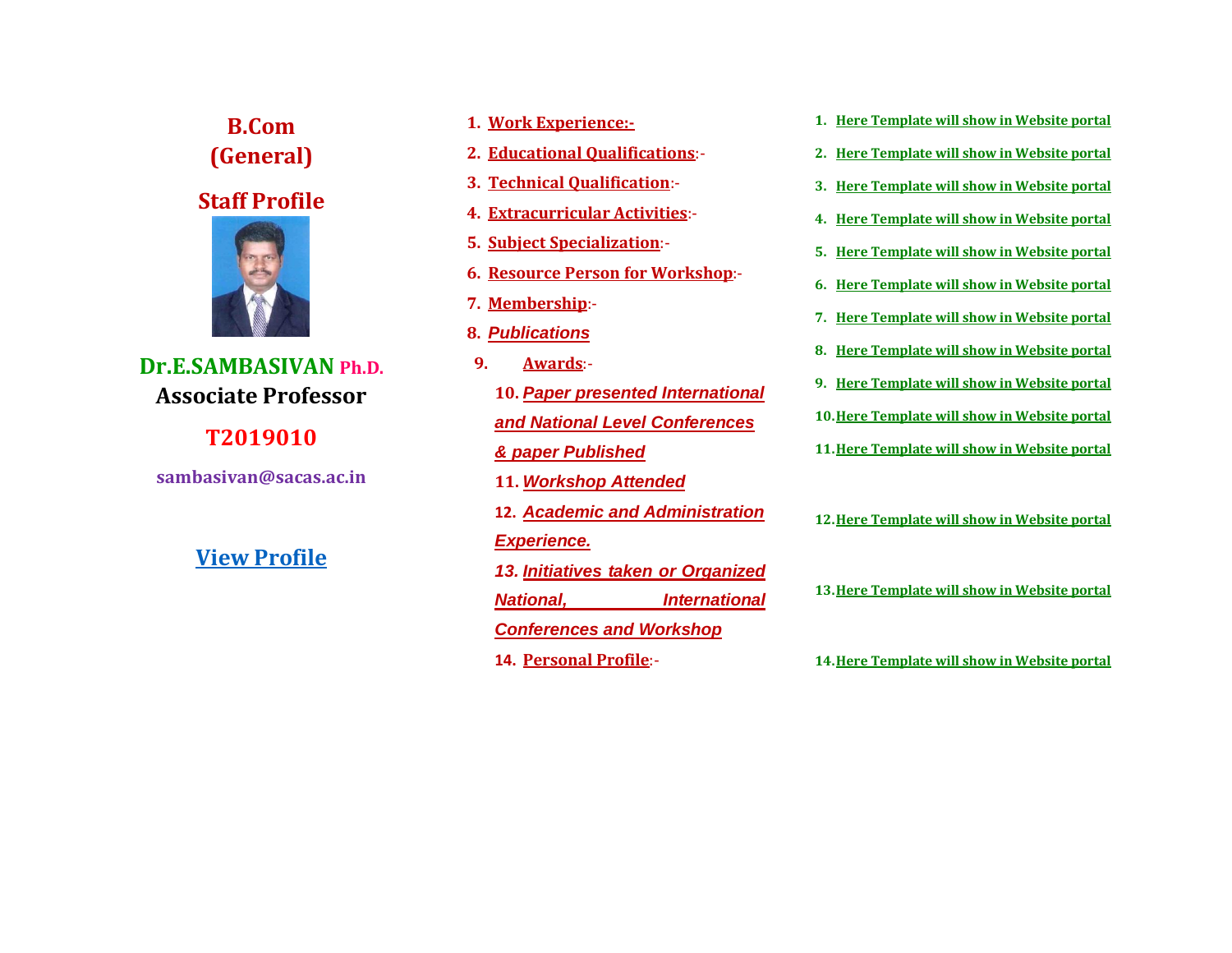# **1. Work Experience:-**

| Teaching Experience (including Current Position) (To fill in reverse chronological order) |                                                   |                                                        |                  |               |                                            |  |  |  |
|-------------------------------------------------------------------------------------------|---------------------------------------------------|--------------------------------------------------------|------------------|---------------|--------------------------------------------|--|--|--|
| <b>Position Held</b>                                                                      | <b>Department</b>                                 | Name of the Institution                                | From             | To            | <b>Total years of</b><br><b>Experience</b> |  |  |  |
| Associate Professor                                                                       | Department of<br>Commerce                         | S.A. College of Arts and Science,<br>Chennai           | 16th Nov<br>2020 | Till date     |                                            |  |  |  |
| Assistant professor,                                                                      | Department of<br>Commerce                         | SRM Institute of Science and Technology,<br>Chennai    | <b>July 2013</b> | March<br>2020 | 6 Years<br>8 Month                         |  |  |  |
| Head of the<br>Department,                                                                | Department of<br>Management<br>studies            | SAMS College of engineering and Technology,<br>Chennai | June 2012        | May 2013      | 1 Year                                     |  |  |  |
| Head of the<br>Department,                                                                | Dept. of Information<br>Systems and<br>Management | S.I.V.E.T. College, Chennai                            | June 2005        | May 2012.     | 7 Years                                    |  |  |  |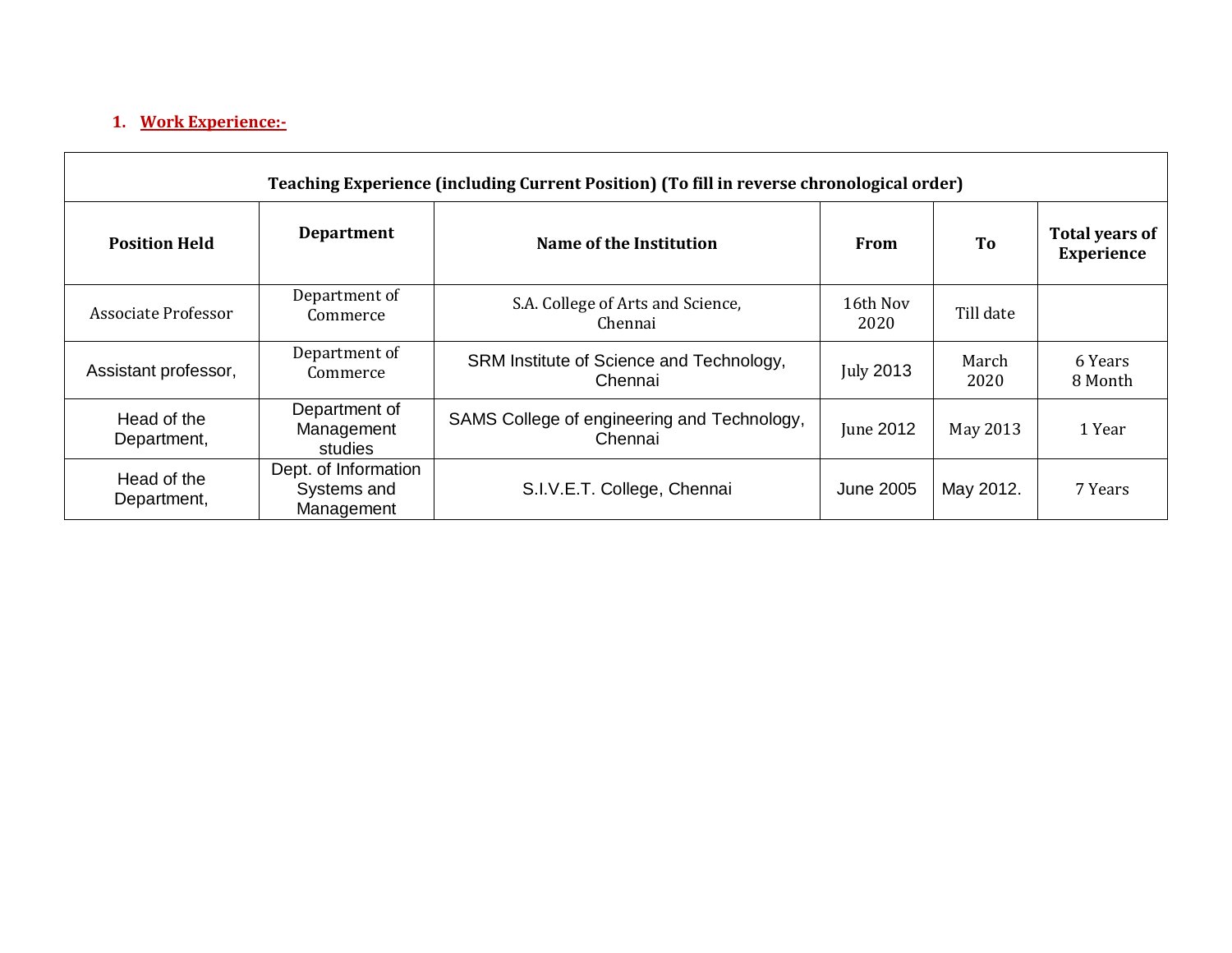# **2. Educational Qualifications**:-

| <b>Degree</b>         | <b>Academic</b><br>Year | <b>Institutions</b>                                                     | Percentage<br>and Class      |
|-----------------------|-------------------------|-------------------------------------------------------------------------|------------------------------|
| Ph.D                  | 2011                    | Allagappa University                                                    |                              |
| M.Phil.<br>(COMMERCE) | 2004-2005               | Dhanraj Baid Jain College<br>(University of Madras)                     | 63%<br>1st Class             |
| M.B.A.<br>(Finance)   | 2007-2009               | Allagappa University<br>(Directorate of Distance Education)             | 57%<br>IInd Class            |
| M.Com.                | 2002-2004               | University of Madras - Chepauk<br>Campus<br>(University of Madras)      | 61%<br>1 <sup>st</sup> Class |
| B.Com.                | 1999-2002               | Government   Arts College,<br>Thiruvannamalai<br>(University of Madras) | 63%<br>1st Class             |
| D, Co-Op              | 1998-1999               | Vellore Institute of Co Operative<br>Management, Vellore                | 65                           |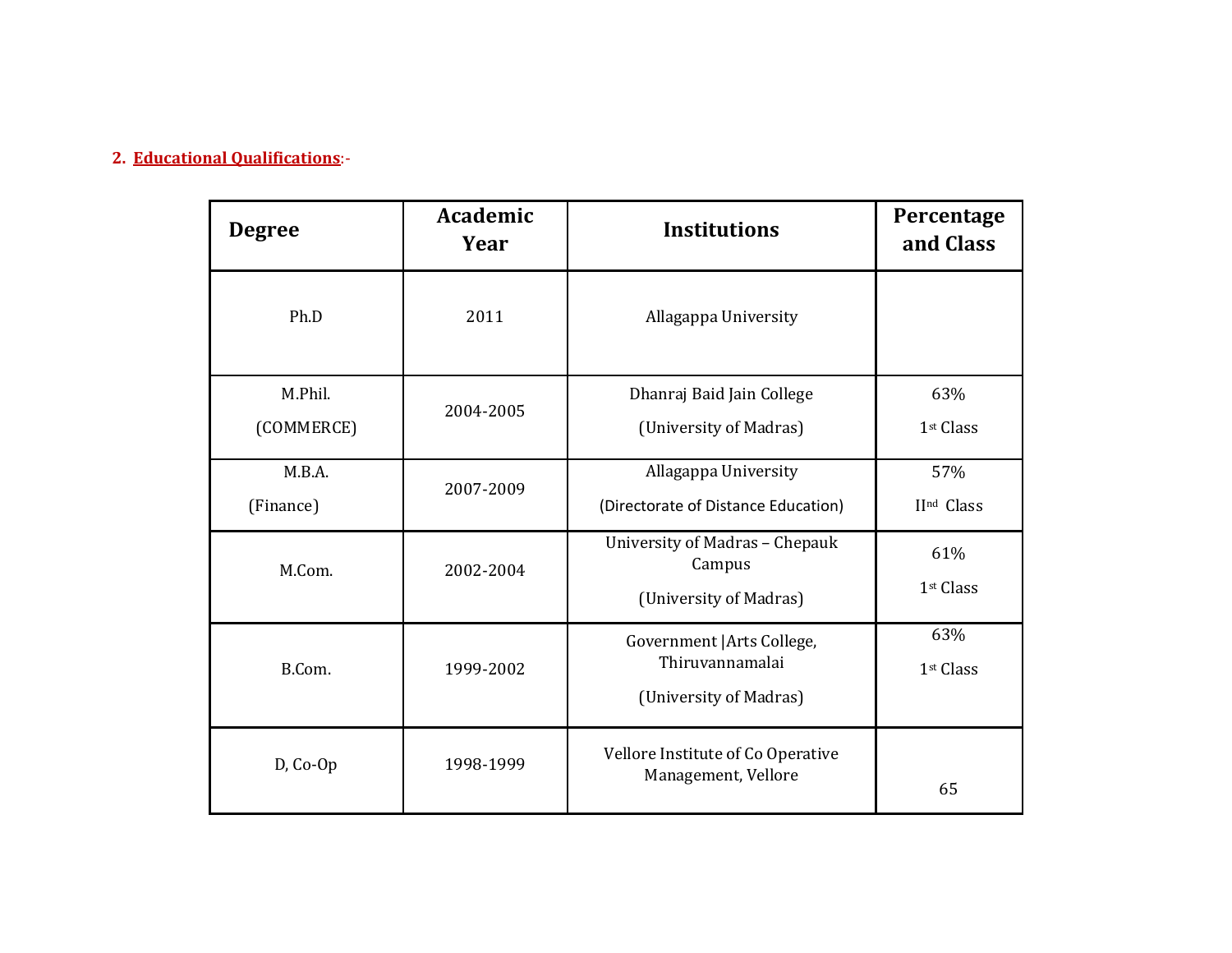| <b>Higher Secondary</b> | 1997-1998 | Danish Mission Higher Secondary     | 60%                   |
|-------------------------|-----------|-------------------------------------|-----------------------|
| Course Certificate      |           | School, Thiruvannamalai             | 1 <sup>st</sup> Class |
| <b>Secondary School</b> | 1995-1996 | Government Higher Secondary School, | 52%                   |
| Leaving Certificate     |           | Thandarampet                        | 2 <sup>nd</sup> Class |

# **3. Technical Qualification**:-

- $\triangleright$  MS Office
- $>$  AMOS
- $\triangleright$  SPSS
- $\triangleright$  R Software

# **4. Extracurricular Activities**:-

- **►** Debate Speaker
- $\triangleright$  Swimming Coacher
- Agronomist
- Education Consultant

# **5. Subject Specialization** :-

- $\triangleright$  Finance
- $>$  HRM
- $\triangleright$  Statistical Analysis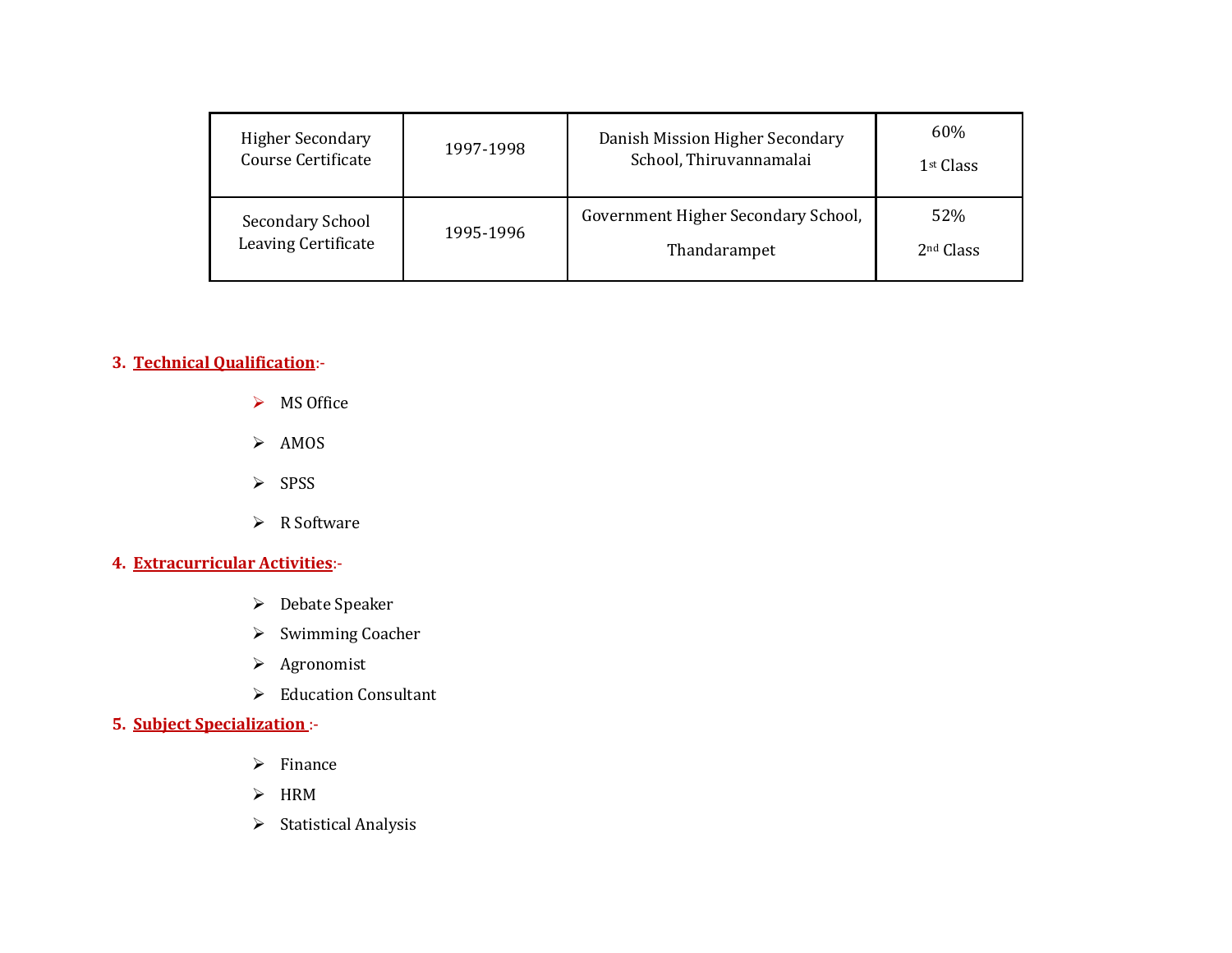#### **6. Resource Person for Workshop**:-

- Acted as Resource Person in Two day Workshop on "Personality Development and Competency Framework" Organized by DRBCCC Hindu College, Pattabiram, Chennai, on 3 March 2015.
- Acted as Resource Person in Fifteen Days Workshop on " Faculty Development Programme on Project Management " on the session on Business Analysis with Statistical Tools for Decision Making" Organized by S A Engineering College Chennai in Association with MSME – TDC, Agra, on 29 June, 2015.
- Acted as Resource Person in Two day Training on "Data Analysis Critical Research Thought Process" Organized by Mother Teresa Women's University, Kodaikanal, 2 and 3 November 2015.
- Acted as Guest Speaker "Application on Statistics" Organized by Department of Mathematics, Alpha Arts and Science College, Chennai, 2 March 2017.
- Acted as Resource Person in Three Day workshop on Multivariate Analysis Using SPSS, AMOS and Spreadsheet, organized by department of Commerce, SRM University, dated 6 July, 2017.
- Acted as Resource Person in One Day Faculty Development Programme on Thesis Writing in Social Science, organized by department of ITM – Business School, Chennai on 04<sup>th</sup> May 2019.
- Acted as Resource Person in One Day Faculty Development Programme on Avoiding Plagiarism and Statistical Solutions (APSS), organized by department of Commerce, Dr.M.G.R. Educational and Research Institute, Chennai on 07<sup>th</sup> June 2019.
- Acted as Resource Person in One Day pre conference Programme on article writing and avoiding plagiarism, organized by S A College of Arts and Science, poonamalle, Febrary - 2019.
- Acted as Resource Person in One Day pre conference Programme on article writing and avoiding plagiarism, organized by S<br>A College of Arts and Science, poona malle, Febrary 2020. A College of Arts and Science, poona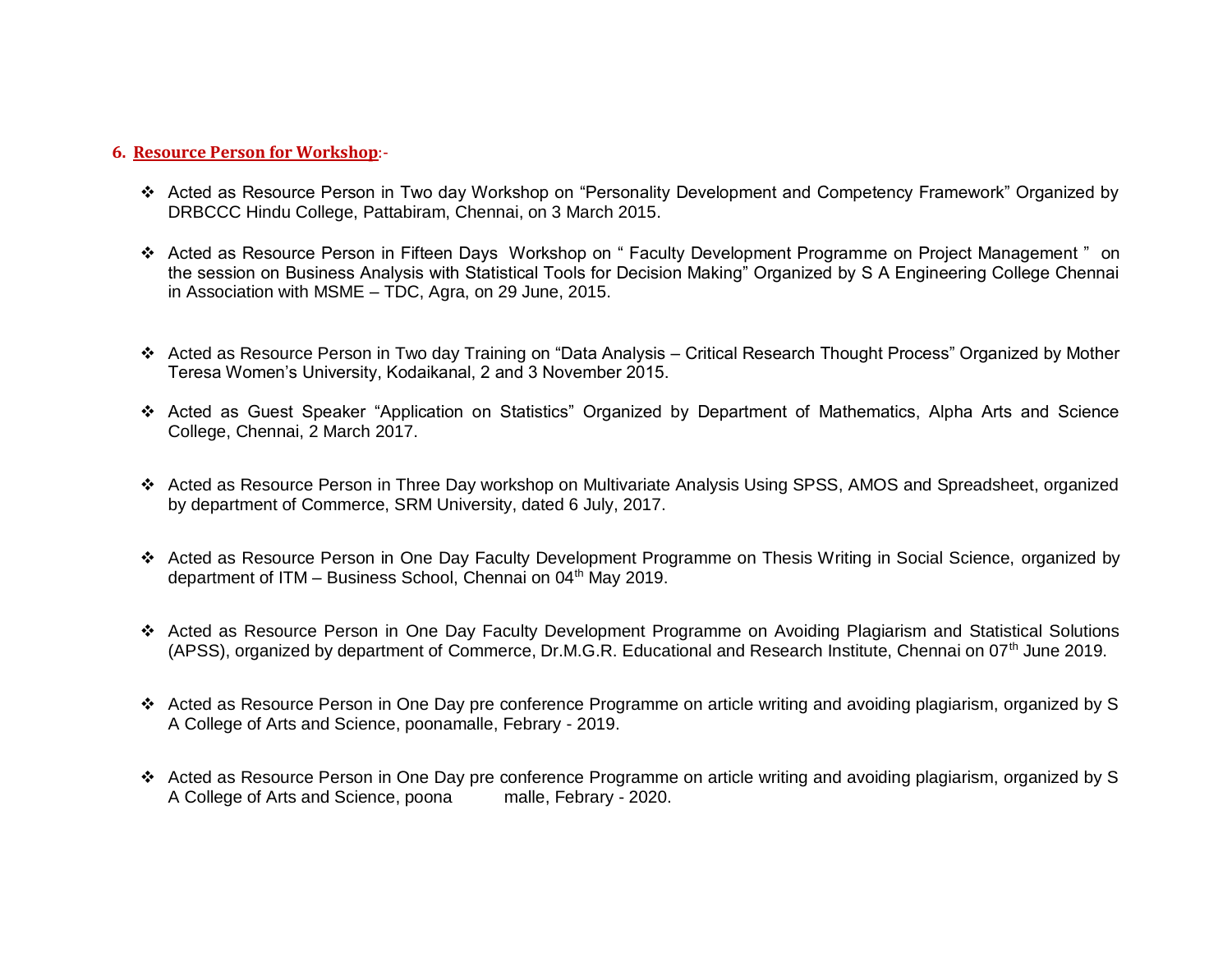- Acted as Resource Person in four days Faculty Development Programme on statistical analysis on through Excel, organized by S A College of Arts and Science, poonamalle April-2020.
- Acted as Resource Person in One Day "Mechanics of writing Rsearch Article" organized by Guru Shree Shantivijai Jain College for Women on 29th September 2020.
- Acted as Resource Person in One Day pre conference Programme on "avoiding plagiarism", organized by S A College of Arts and Science, poonamalle, Febrary - 2021.
- Acted as Resource Person in Three days Training on "Six Sigma" Organized by Kings college of engineering and Technology, Thanjavur on February, 2021.
- Acted as Resource Person in One Day Programme on Purachi Kavingar Bharathidasan vizha, organized by Tamil department, S A College of Arts and Science, poonamalle, 28<sup>th</sup> April - 2021.

#### **7. Membership**:-

Madras Management Association

#### **8. Awards**:-

- Best Paper Presenter Awards Aravindar Arts and Science College, Thiruvannamalai 2017
- Young Commerce Achievement Award 2018
- Yuva Academic achievement award -2019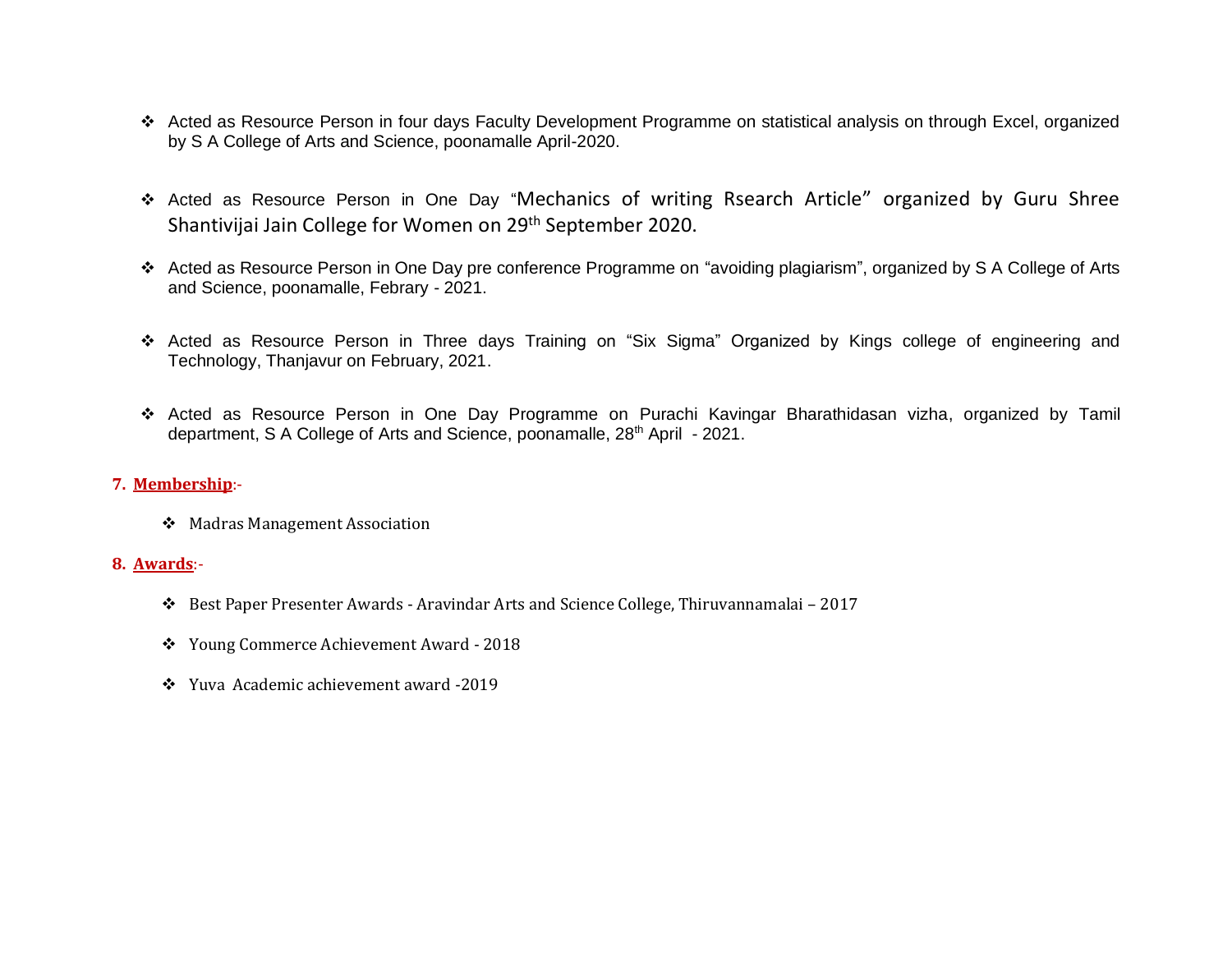### *9. Publications*

#### **Written articles published by National and International Journals**

- 1. "An Overview of Financial Management Information System" SONA School of Management Journal, Global Management Review. Vol. No.2, No.4, August 2008, pp. 54-59, (Reg. No. ISSN 0973 – 9947.) **(UGC Listed Journal**).
- 2. "Career Development and Career Orientation Perceptions of Software Employees" MAIMT Journal of IT & Management. Vol.2 No.1 May 2008, pp. 6 – 38, (Reg. No. ISSN 0974 – 006x) **(UGC Listed Journal**).
- 3. "Relationship Between Emotion and Academic Performance Among MBA Students A Study" Organisational Management, Journal of Management Education Foundation of Palghat Management Association, Affiliated to all India Management Association, Vol. XXIV, No.4, March 2009, pp. 4 – 18, (Reg. No. 44556185 with RNP, India) **(UGC Listed Journal**).
- 4. "Assessment of Client Dropouts From MICRO Finance (Descriptive Case Study with Referance to SHGs in Tirunelveli District) Journal of Women Empowerment, December 2010, pp. 21-27 (ISBN – 13-978-81-910561-1-2)
- 5. " Emotional Intelligence Competency for Managers \_ A Study, Journal of Emerging Trends in Business Management HR & Strategic Management, April 2011, pp. 163-168, (ISBN 10: 020-32280-8 and 13: 978-0230-32280-6). **(UGC Listed Journal**).
- 6. "Emotional Intelligence and achievement of professional potential goal perceptions of business executives" Journal of Management and Entrepreneurship, Management Teachers Consortium Global, Volume-1, Issue-1, April-June 2011, pp.37- 45.(ISSN – 2231-3710)
- 7. "Assessing Emotional Intelligence perceptions of Indian Business Executives" Journal of Management and Entrepreneurship, Management Teachers Consortium Global, Volume-3, Issue-3, October-December 2011, pp.37-45.(ISSN – 2231-3710) **(UGC Listed Journal**).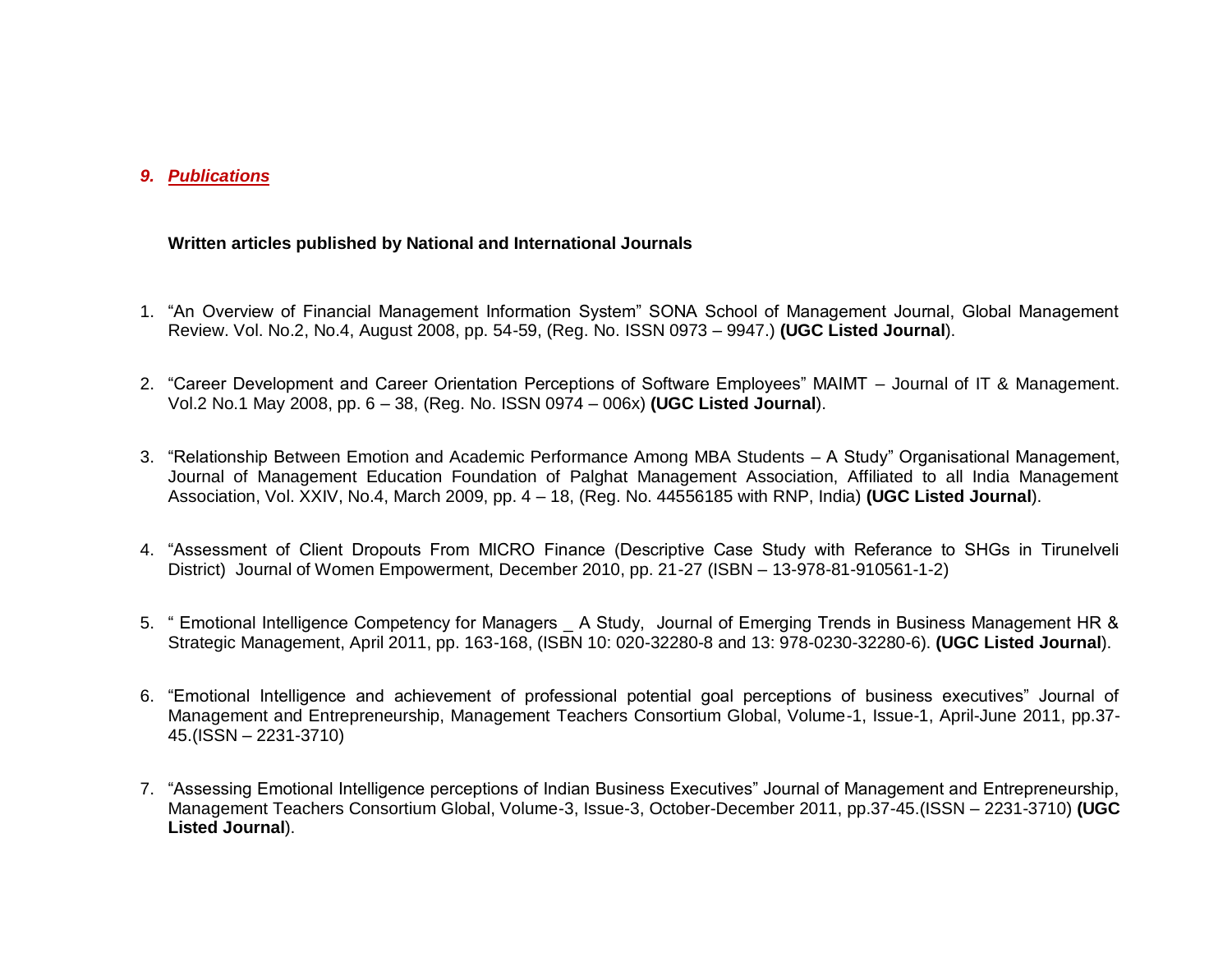- 8. "Assessing of Denison Model of Organizational Culture and Perceptions of Business Executives in the Indian Context A Study" The IASMS Journal of Business Spectrum, Indian Academy School of Management Studies, Volume No. 1, January 2012, pp. 98-107. (ISSN – 0974-8016). **(UGC Listed Journal**).
- 9. "Managerial Core Competency Perception of Business Executives A Study" International Refereed Research Journal, Researchers world, Journal of Arts, Science & Commerce, Volume –III, Issue- 2 (3), April 2012, pp. 56-63. (ISSN – 2231- 4172) **(UGC Listed Journal**).
- 10. "Assessing Emotional Intelligence perceptions of women software professionals A Study" Vels Management Journal, Volume-1, Issue -2, June 2013, pp 72-80. (ISSN – 2250-1223)
- 11. "Work Commitment and Emotional Intelligence A Study based on the Perceptions of Business Executives" Journal of Global Vistas, Volume -12 Issue – 2, December 2013, pp 3-13. (ISSN 0975-2110) **(UGC Listed Journal**).
- 12. " A Theoretical Model for Harmonization of Emotional Intelligence" International Journal of research & Business Innovation, Volume -2, Issue -5, October 2014, pp. 177-181. (ISSN 2321-5615) **(UGC Listed Journal**).
- 13. "An analysis of factors Influencing in Social Media and E- Communication among Younger Generation" Journal of Management, Volume -12 Issue- 1, April 2015, pp.91 -100. (ISSN 1391-8230) **(UGC Listed Journal**).
- 14. "Analysis of perceptions of auditors / Chartered Accountants' on selected Indian accounting standards" International Journal of Basic and Applied Science, Volume -1, Issue 4 (4), September 2015, pp. 340-347, **(UGC Listed Journal**).
- 15. "Emotional intelligence and organizational culture perceptions of business executives- a study" Management Teachers Consortium Global, Volume-6, Issue-4, January to March 2016, pp.25-45.(ISSN – 2231-3710)
- 16. "A study of analysis on Perceptions of consumer behavior and attitude towards life insurance companies" Indian Journal of Marketing, Volume -1, Issue-33, March 2017, pp. 4-7. (ISSN 2349-6738). **(UGC Listed Journal**).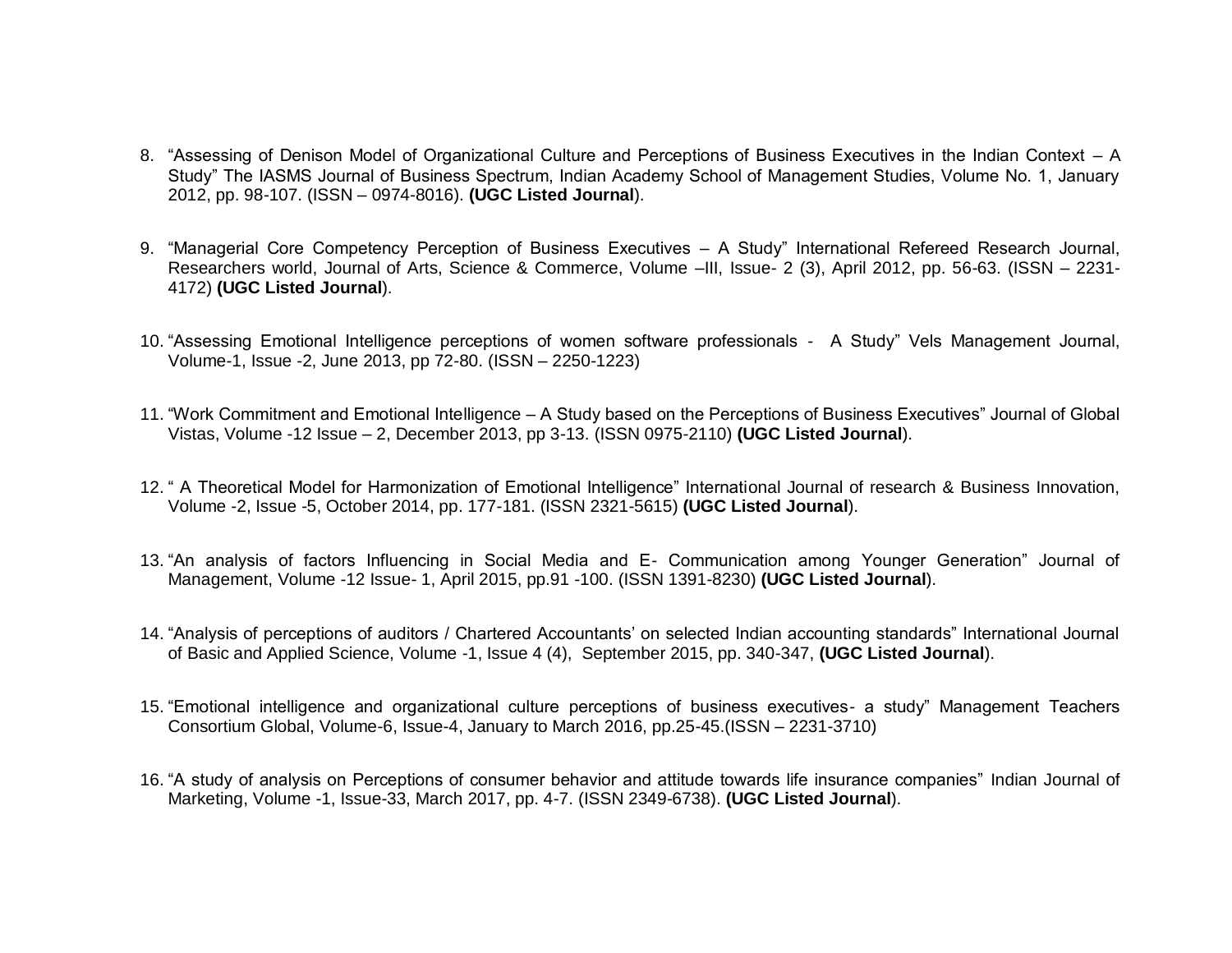- 17. "Impact of emotional intelligence and organizational success" International Journal of Scientific Research and Review, Volume -6, Issue-33, November 2017, (ISSN 2279-543X). **(UGC Listed Journal**).
- 18. A study on effectiveness of promotional strategies towards relationship marketing in super markets of top four cities in Tamil Nadu, International Journal of Management studies, Volume 5, Issue 1(4) January 2018, PP 84-89.
- 19. "A study of patient perceptions of service quality and satisfaction in health care and hospital services in chennai city" International Journal of Pure and Applied Mathematics, Volume 119 No. 7 2018, ISSN: 1311-8080 (printed version); ISSN: 1314-3395 (on-line version). **(Scopus Journal**).
- 20. "A study on employment conditions and risks among street food vendors in Thiruvannamalai district" PARIPEX INDIAN JOURNAL OF RESEARCH, Volume-7, Issue-6, June-2018, ISSN - 2250-1991, IF : 6.761, IC Value : 86.18. **(UGC Listed Journal**).
- 21. "A study on commerce students' awareness towards goods and service tax in India" International Journal of Research in Engineering, IT and Social Sciences, Volume-1, Issue-1, 2018,pp. 179-182. **(UGC Listed Journal**).
- 22. "A study on quality and production recital of coir industry", International Journal of Mechanical Engineering and Technology (IJMET), Volume 9, Issue 13, December 2018, pp. 102–108, Article ID: IJMET\_09\_13\_012, ISSN Print: 0976-6340 and ISSN Online: 0976-6359 **(Scopus Journal).**
- 23. A Study on Measuring Emotional Intelligence of School Teacher International journal of Commerce and management, Volume-1, Issue- 3, 2020, PP. 46-51. **(UGC Listed Journal**).

*10. Paper presented International and National Level Conferences & paper Published* 

1. Advertisement Impact on Relationship Marketing – A Study Paper presented at National Level Seminor organized by Department of Commerce , D.B. Jain College, Chennai . Date 22 Sep 2004.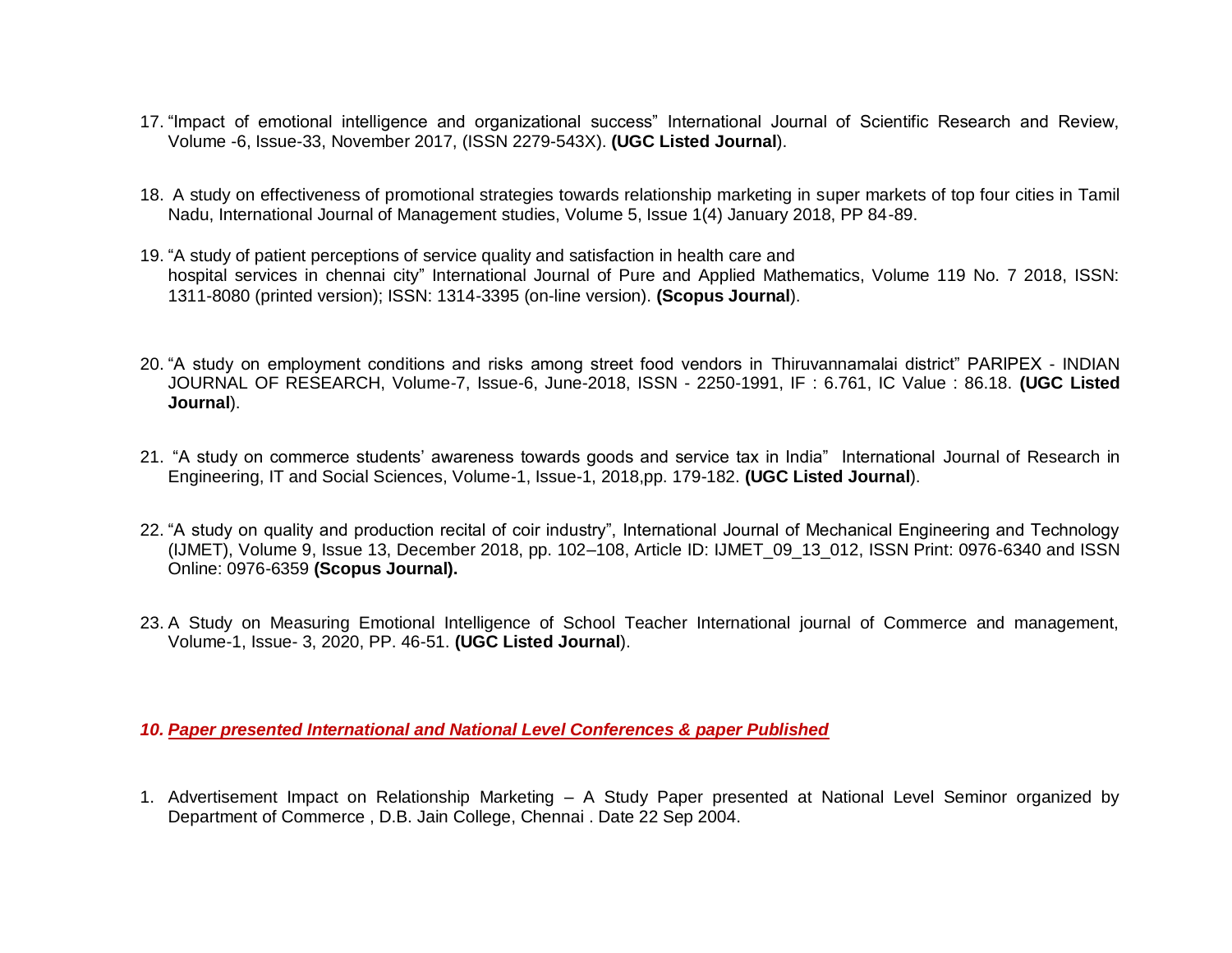- 2. "Corporate Governance in the Current Scenario-Problems Perspectives" Paper Presented National Level Seminor and published with ISBN Number, organized by Bharathidasan Govt. College for Women (Autonomous) in association with, Pondicharry Chapter of SIRC of ICSI and Alagappa University, Dept. of Corporate Secretaryship, 29 &30 Sep 2006.
- 3. "Emotional Intelligence on Organisational Effectiveness" Paper Presented National Level Seminor and published with ISBN Number, organized by Vels University, 29 & 30 Sep 2008.
- 4. "Impact of Emotional Intelligence on managerial effectiveness" Paper Presented National Level Seminor and published with ISBN Number, organized by Sri Kanyaka Parameswari Arts & Science College for Women 6 & 7 Feb 2009.
- 5. "Impact of Emotional Intelligence on Managerial Core Competency of Business Executives" Paper Presented at International Conference and published with ISBN Number, organized by School of Management Studies, Alagappa University 31<sup>st</sup> March to 2<sup>nd</sup> April 2009.
- 6. "Assessment of Client Dropouts From MICRO Finance (Descriptive Case Study with Referance to SHGs in Tirunelveli District) Paper Presented National Level Seminor and published with ISBN Number, organized by Department of Commerce , D.B. Jain College, Chennai, 12 December 2010.
- 7. "Emotional Intelligence competency for manager" Paper Presented National Level Seminor and published with ISBN Number, organized by Vels University, 18 & 19 April 2011.
- 8. "Emotional Intelligence perceptions of Managerial Personnal" Paper Presented at International Conference and published with ISBN Number, organized by S A Engineering College,23 &24 Feb 2012.
- 9. "Present Scenario of management education A Study" Paper Presented National Level Seminor and published with ISBN Number, organized by VRS & YRN College, 29 &30 Mar 2012.
- 10. "A Study on Consumers Perception on Retailing with reference to Chennai city" Paper Presented in International Conference and published with ISBN Number, organized by department of Commerce, University of Madras 6&7 Sep 2012.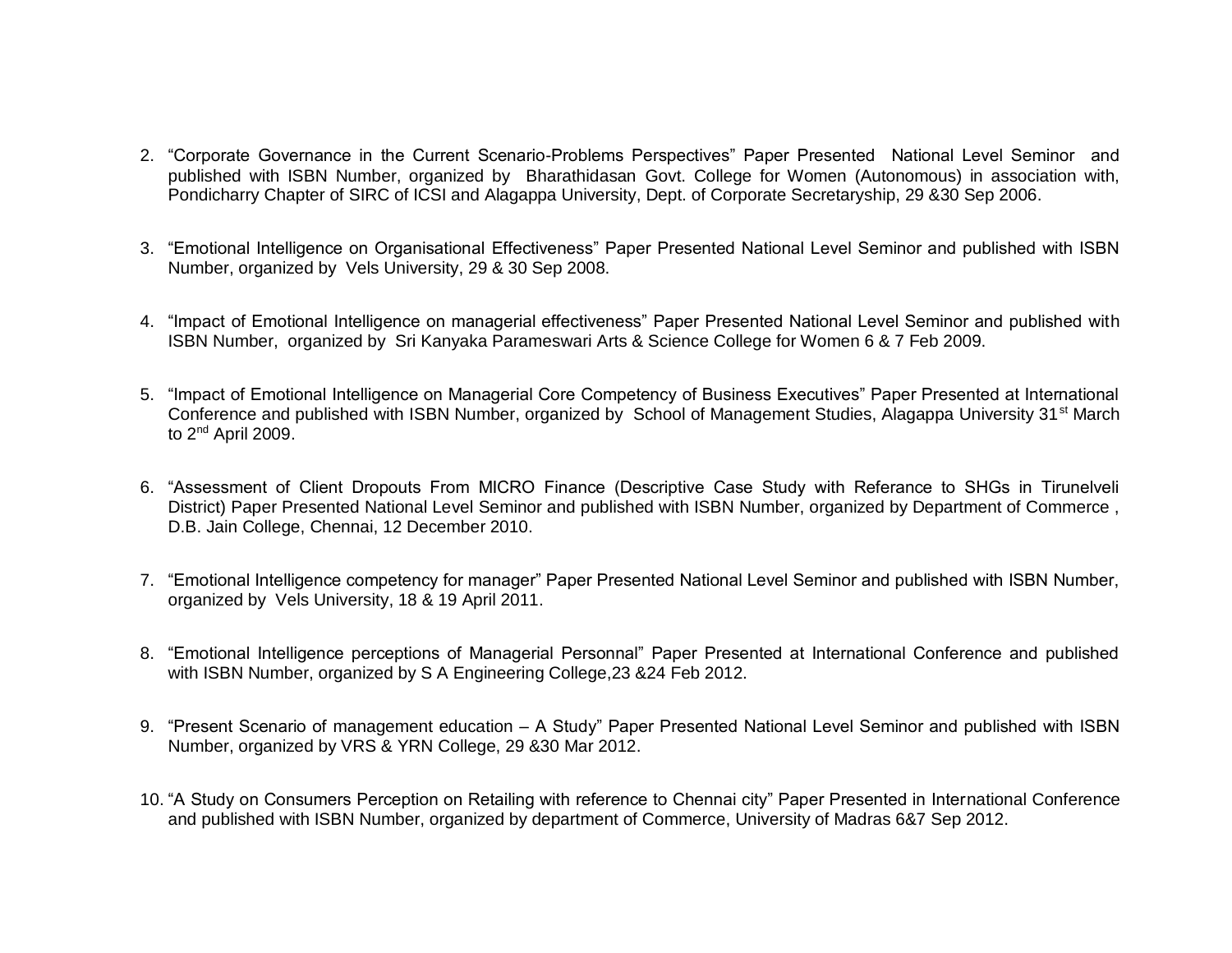- 11. "A Study on Emotional Intelligence and Engagement Among Corporate Employees" Paper Presented in International Conference and published with ISBN Number, organized by department of Commerce, VIT University, 19&20 April 2013.
- 12. "Visual Media Advertisement and perception of women consumer s buying behavior "Study Paper presented at National Level Seminor and published with ISBN Number, organized by Department of Corporate Secretaryship , D.B. Jain College, Chennai . Date 04 Jan 2014.
- 13. "Gender Perceptions of SMES Employees on Engagement, Leadership and Work Culture A Study". Paper presented in International conference and published with ISBN Number, organized by Department of Business Administration, SRM University, 27 Feb 2014.
- 14. "A Study of Talent Retention on Leadership Role and Team Work Study" Paper presented in International conference and published with ISBN Number, organized by Department of Business Administration, Mother Teresa University, 28 Feb 2014.
- 15. " A Theoretical view of Integrated Performance Measurement system" Paper presented at National Level Seminor and published with ISBN Number, organized by Department of Commerce , D.B. Jain College, Chennai . Date 29 Mar 2014.
- 16. " A Theoretical Model for Harmonization of Emotional Intelligence" Paper presented in International conference and published with ISBN Number, organized by Department of Commerce, SUN Arts and Science College, 6&7 Oct 2014.
- 17. "Innovative Leadership for Promoting Growth of MSMEs" Paper presented at National Level Conference and published with ISBN Number, organized by Department of Commerce , R.V. Institute of Management, 6 Dec2014.
- 18. Psychological Influence of School activities on Young Adolescent's Perceptions" Paper presented at Research Day Conference organized by SRM University, 29 Feb 2015.
- 19. A Study of Perceptions on Employee Team work and Performance of MSMEs" Paper presented at National Level Seminor and published with ISBN Number, organized by Manipur University 29 &30 July2016.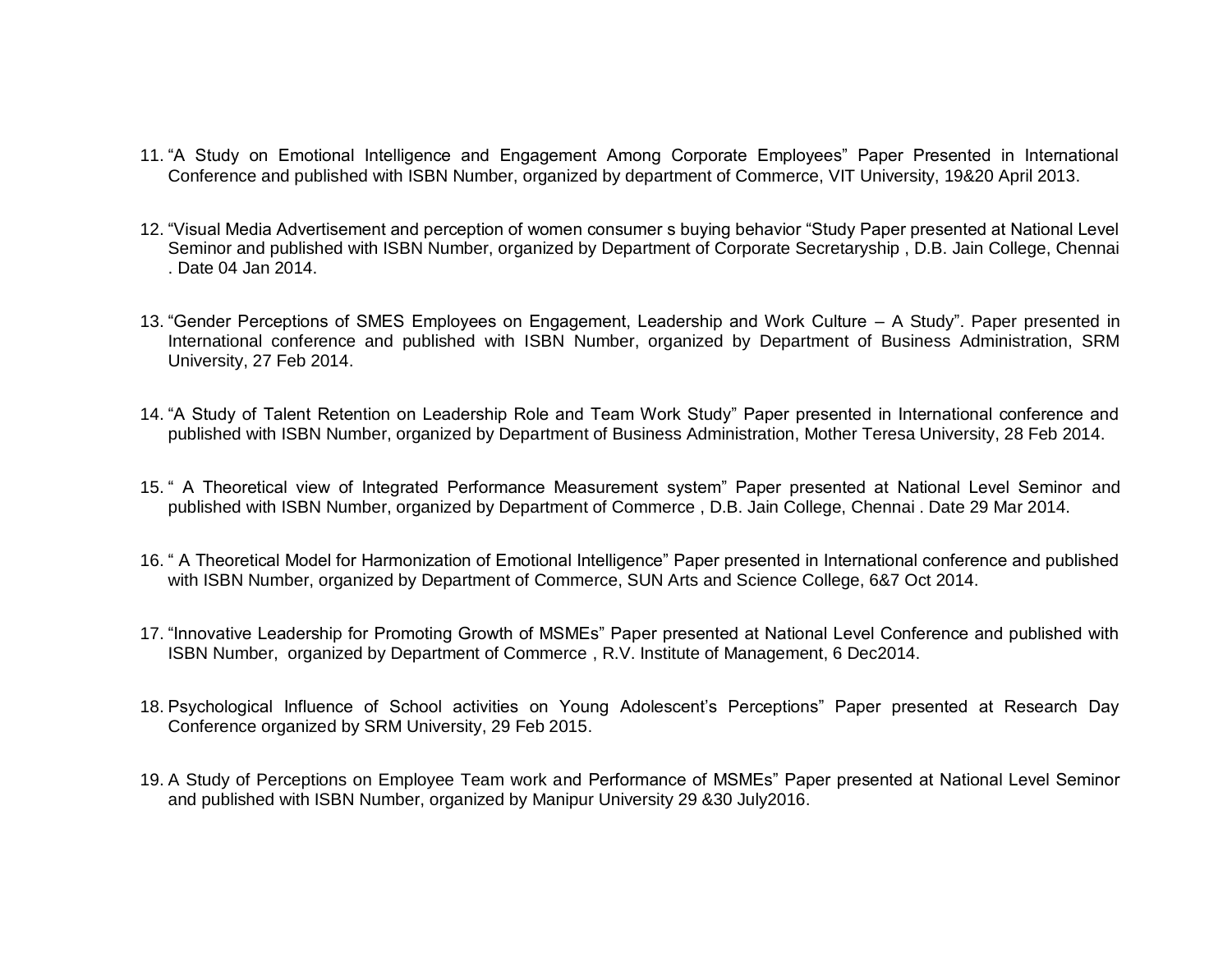- 20. "Consumer Satisfaction in Health Care and Hospital Services in Chennai city" Paper Presented National Level Seminor and published with ISBN Number, organized by Dept. of Corporate Secretaryship, Alagappa University, 26 &27 August 2016.
- 21. "Psychological influence of Out of school activities on young adolescent's perceptions A Study based on Chennai city" Paper presented in International conference and published with ISSN Number, organized by Department of Commerce and Management studies, South Eastern University of Sri Lanka, Olivel, Sri Lanka, November 23, 2016.
- 22. "A Study of Private Life Insurance Companies Marketing Strategies in Chennai City" Paper presented at National Level Seminor and published with ISBN Number, organized by Department of Commerce, D.B. Jain College, Chennai . Date 28 July 2017.
- 23. "A study on effectiveness of staff performance towards relationship marketing in retail business" Paper presented in International conference and published with ISSN Number, organized by Department of Management studies, St.Peter's Institute of Higher Education And Research, 13 December 2017.
- 24. "A study on commerce students' awareness towards goods and service tax in India" Paper presented at International Conference organized by Department of Commerce, SRM University, 2018.
- 25. "A study on customer satisfactions and buying behavior of retail stores in Chennai city "Paper presented at international conference and published with ISBN Number, organized by Department of Commerce, D.B. Jain College, Chennai, 2018.

### *11. Workshop Attended*

- 1. "AICTE Sponsored Quality Improvement Programme on Current Trends in Teaching Organizational Behavior" Conducted at Management Development Institute, Gurgaon, New Delhi, 10-21 March, 2009.
- 2. " A National Level Workshop on Application of SPSS for Research and Article Publication" Conducted at Sri Sai Ram Institute of Management Studies in Association with THE HINDU and BUSINESS LINE, 24 April 2009.
- 3. "IT Skill for Non IT Staff" conducted at D.B. Jain College and ICT academy of Tamil Nadu, 10<sup>th</sup> and 11<sup>th</sup> February 2012.
- 4. "Adapting to Change School of Tomorrow" organized by XSEED, 15 September 2012.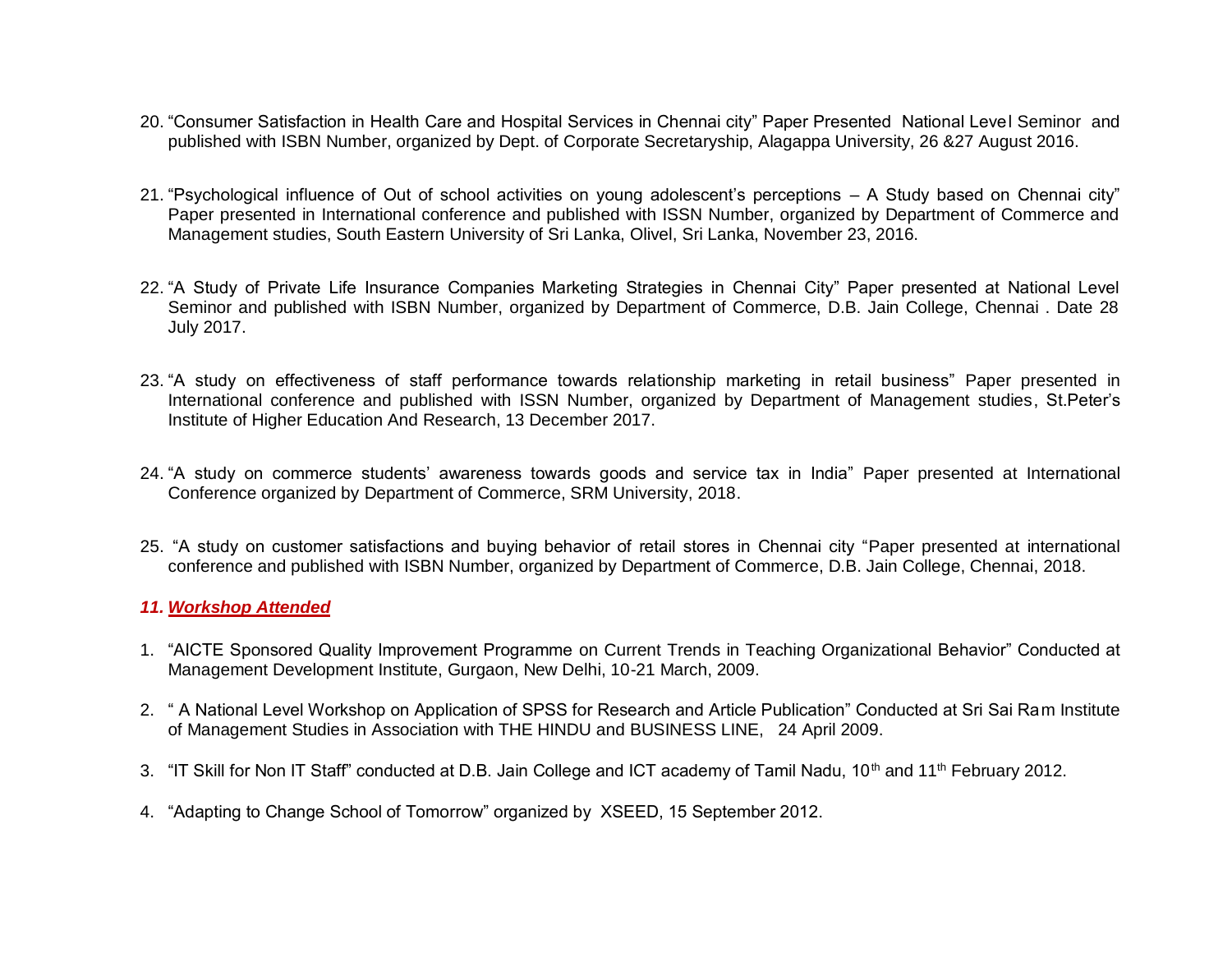- 5. "Entrepreneurship The Road Less Travelled" Organized by MMA, 12&13 October 2012.
- 6. "An Introductions of SEM" Organized by department of Commerce, Madras University 10 August 2013.
- 7. "Capacity Building Workshop on Critical Research Thought Process" Organized by Department of Management Studies, North Eastern Hill University, and ICSSR, 24 November to 7 December 2014.
- 8. Time series econometrics using E-Views" Organized by Department of Economics, SRM University, 20 October 2015
- 9. "Dodging Financial Predators" Organized by Department of Accounts and Finance, SRM University, 2 September 2016.

## *12.Academic and Administration Experience*

- 1. Member of Passing Board for department of commerce, Sri Sankara Arts and Science College (Autonomous) Enathur, Kanchipuram – 2018.
- 2. Question paper Scrutinizer for UG (BBA) and PG (MBA) in the department of Business Administration, Sri Sankara Arts and Science College (Autonomous) Enathur, Kanchipuram – 2017.
- 3. Board of studies member (M.Com) in Dept. of Commerce, D.B. Jain college, Thoripakkam, Chennai, From 2016 to 2017.
- 4. Board of studies member (B.Com) in Dept. of Commerce, D.B. Jain college, Thoripakkam, Chennai, From 2012 to 2015.
- 5. Board of studies member in MBA (Corporate Secretaryship) Alagappa University, Karaikudi, From 2012 to 2014.
- 6. Chief Superintendent University Examination for Anna University, SAMS College of Engineering, Chennai. Academic Year 2012 to 2013.
- 7. Assistant to Chief Superintendent University Examination for Madras University, SIVET College, Gowrivakkam, Chennai. Academic Year 2010 to 2011)
- 8. B.Com and M.Com Syllabus committee coordinator in SRM University 2013 to 2020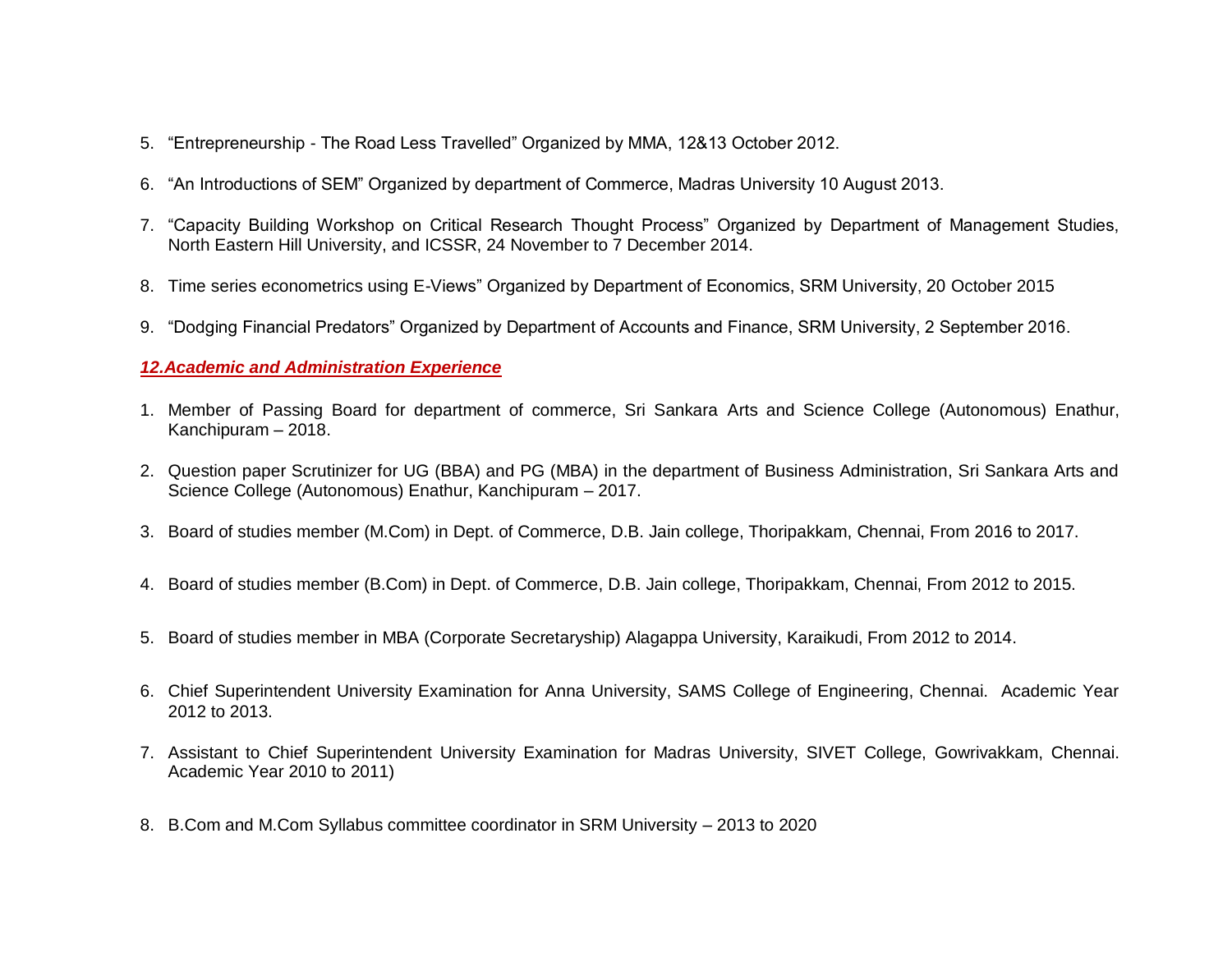- 9. B.Com Syllabus committee expert in Kapagam university, coimbatore 2019-2020
- 10. Doctorial Committee member in Vels university, SRM university and karpagam University

*13. Initiatives taken or Organized National, International Conferences and Workshop* 

- 1. Seminor Convener on Inter-Collegiate seminar on "E- Commerce Current Scenario and Future Scope in Indian Environment" Organized by department of Information Systems and Management, S I V E T College,13 February 2008.
- 2. Started Intra Department Competition for Information Systems and Management Students it name is coined "ISM Talent Quest " for the purpose to get the ideas and experience to face the competitions to outside colleges, every year organized the department in SIVET College, From 2009 onwards.
- 3. Convener "Intra Department Competition for Information Systems and Management Students", organized in Department of Information Systems and Management, SIVET College, From 2010 t0 2012.
- 4. Convenor one day workshop on" Entrepreneurs skills development for Management Student", Organized by Department of Management Studies, SAMS College of Engineering, Chennai, 10 September 2013.
- 5. Convenor one day workshop on Entrepreneurial development skills and emerging trends in HRM organized by department of Commerce, SRM University, dated 31 January 2014.
- 6. Convenor in International Conference on' Human Resource Excellence In Global Scenario' organized by department of Commerce, SRM University, dated 27th August 2014.
- 7. Director in Two Day workshop on Entrepreneurship Development Programme (EDP)on Commerce Students, organized by department of Commerce, SRM University, dated 29 & 30 January, 2015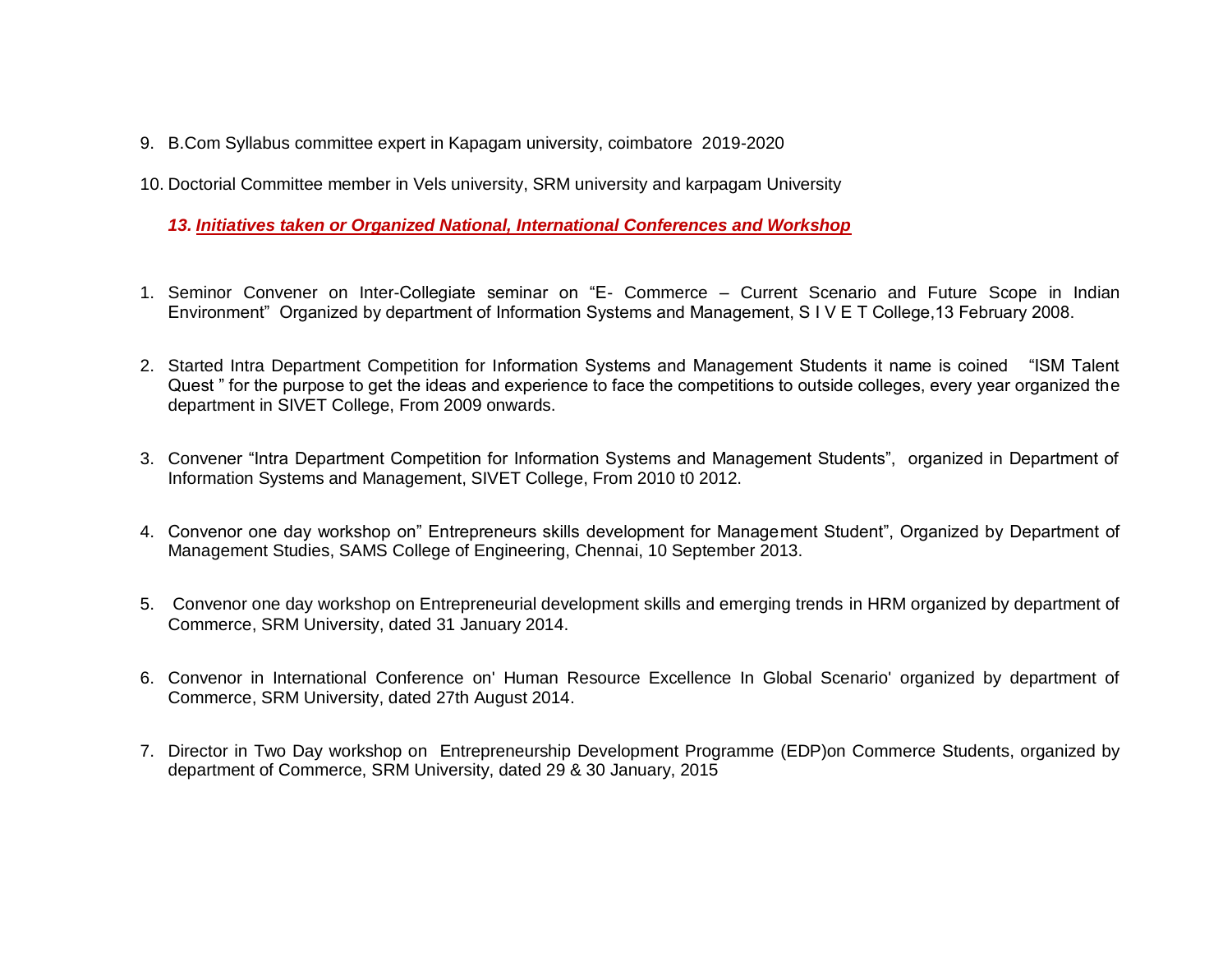- 8. Director in International Conference on "Business Research Exploring Innovation in Service Sector" organized by department of Commerce, SRM University, dated 8 and 9, September 2015.
- 9. Coordinator in International Conference on "Business Research Entrepreneurship" organized by department of Commerce, SRM University, dated 31 August, 2016.
- 10. Director in Three Day workshop on multivariate analysis using SPSS, AMOS and Spreadsheet, organized by department of Commerce, SRM University, dated 5 to 7 July, 2017.
- 11. Coordinator in International Conference on "Business Research" organized by department of Commerce, SRM University, 2018.
- 12. Organizing member in two day workshop on multivariate analysis using SPSS, organized by department of Commerce, SRM University, July, 2018.
- 13. Organizing member in two day workshop on Data analysis using SPSS, organized by department of Commerce, SRM University, 2019.
- 14. Coordinator in International Conference on "Business Research" organized by department of Commerce, SRM University, 2019.
- 15. Coordinator in International Conference organized by S A College of Arts and Science -2021.

**14. Personal Profile**:-

Name : E.SAMBASIVAN.